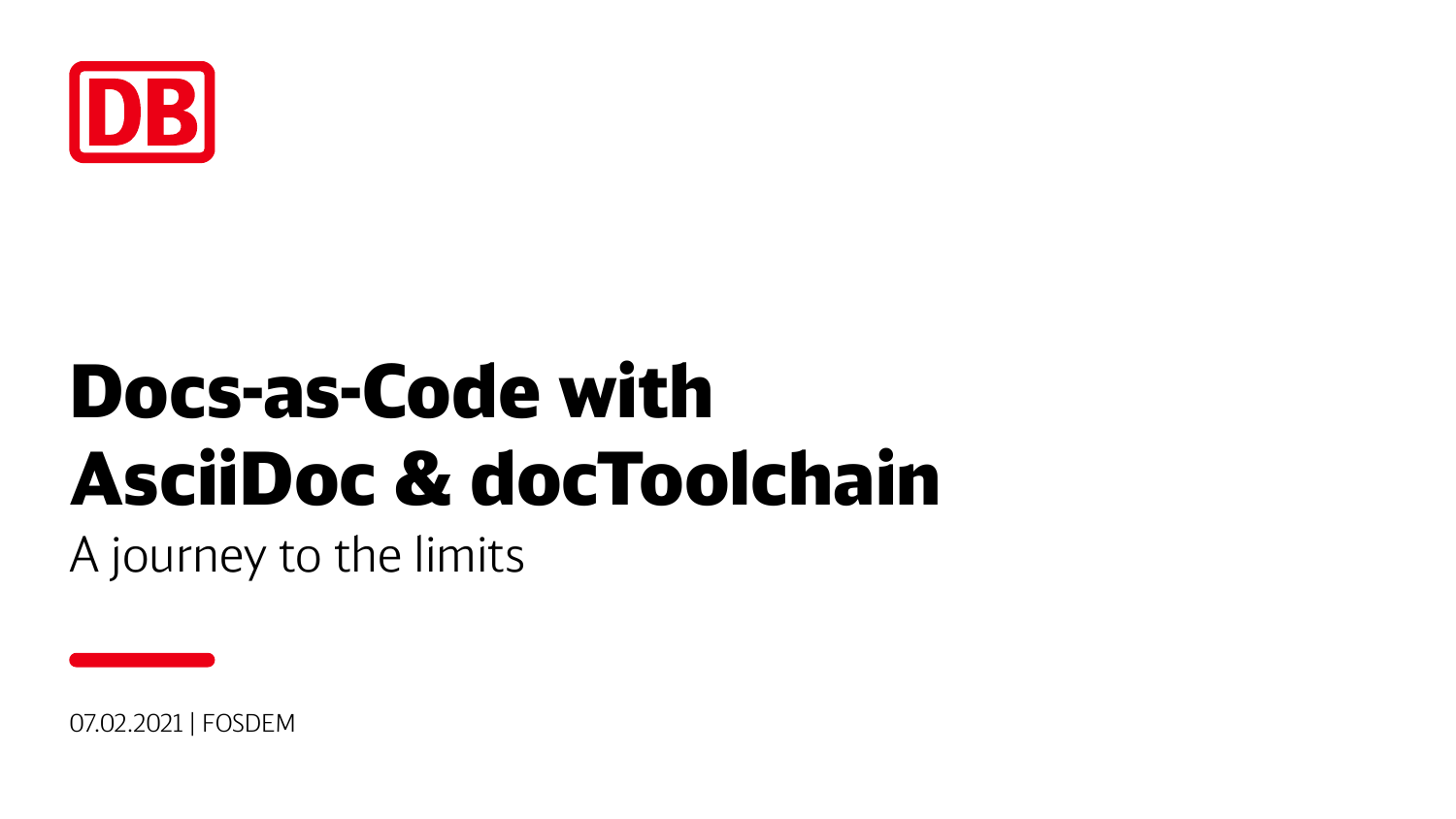

# About docToolchain

What it is and why does it matter?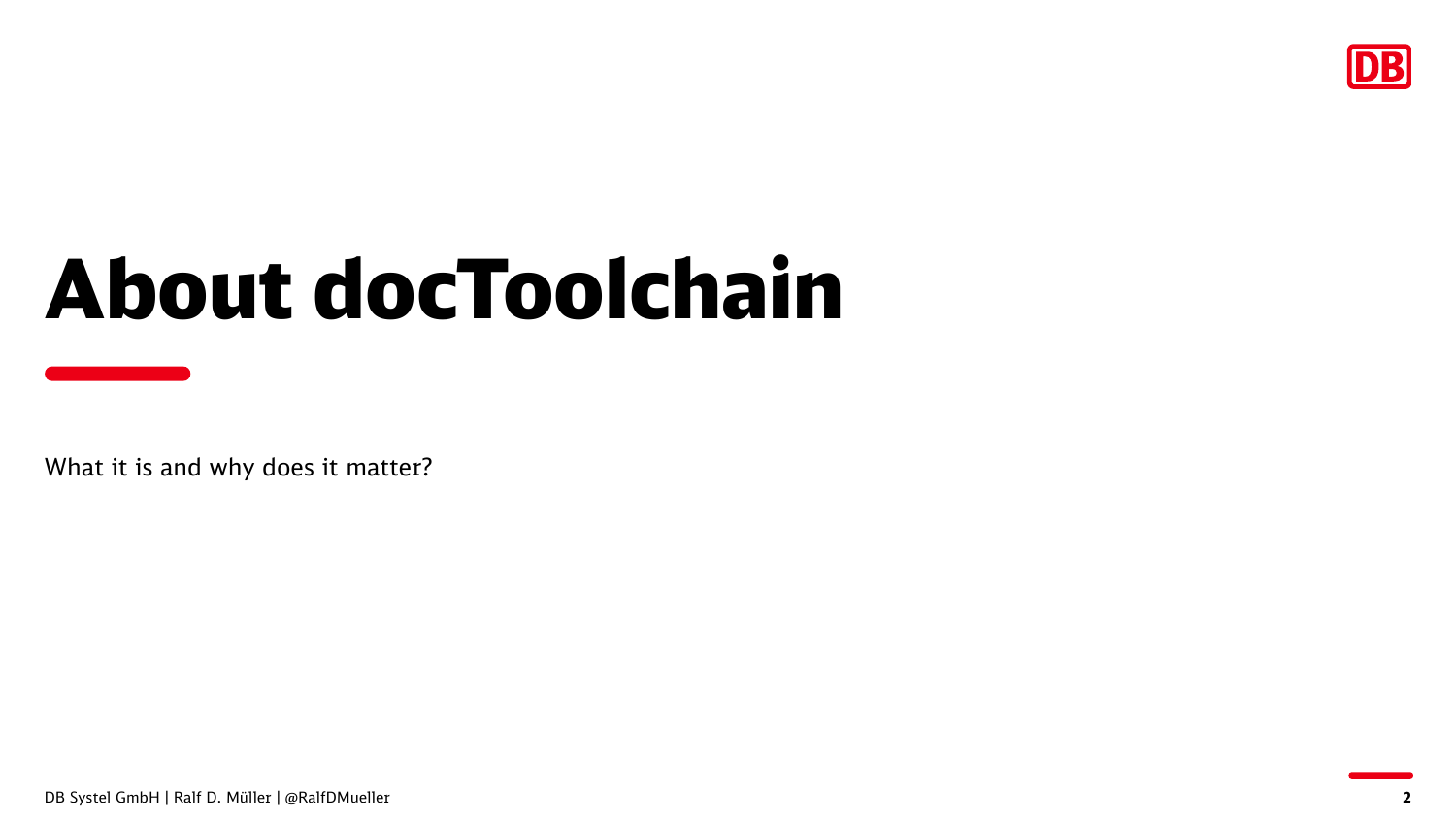

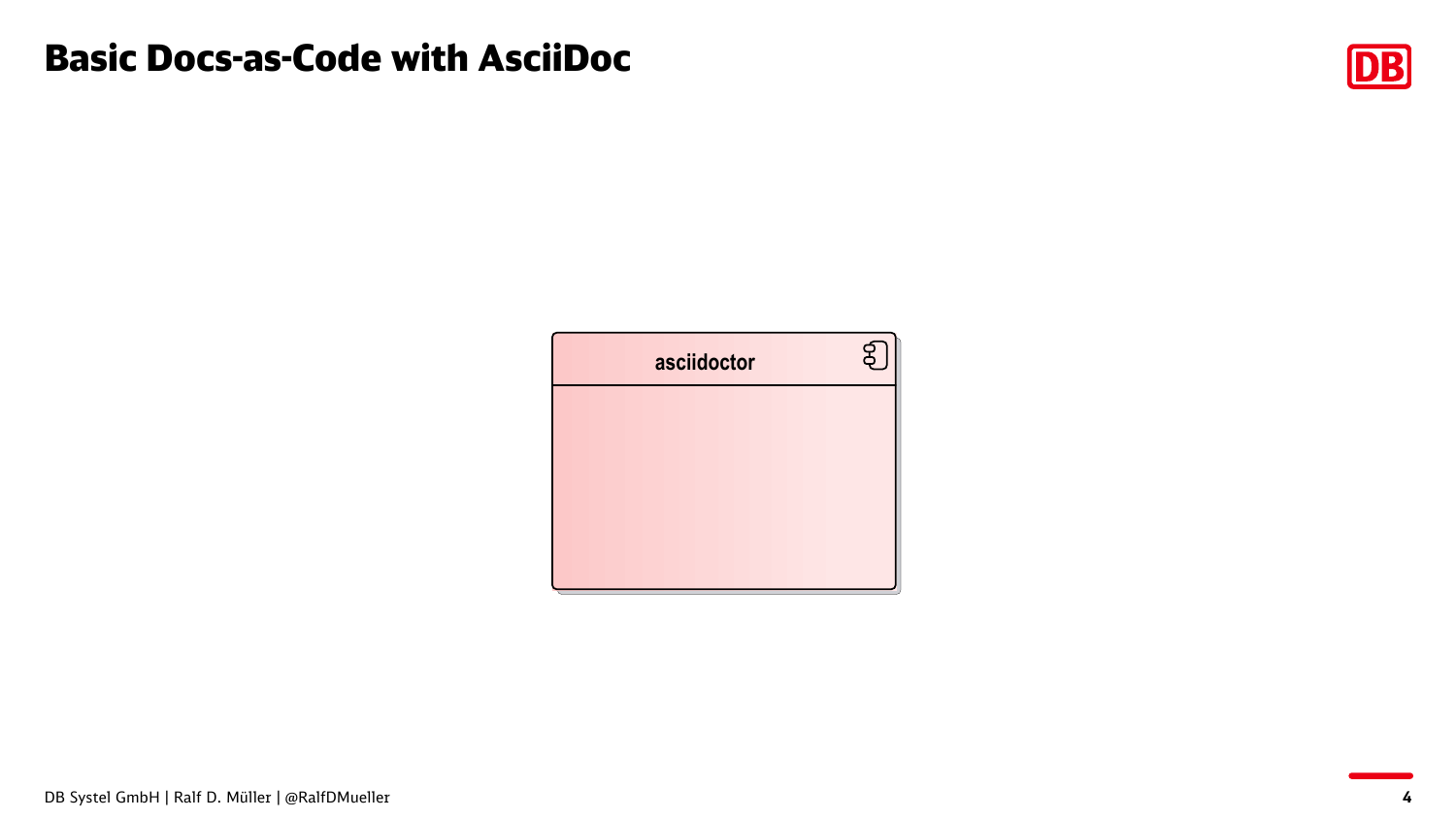

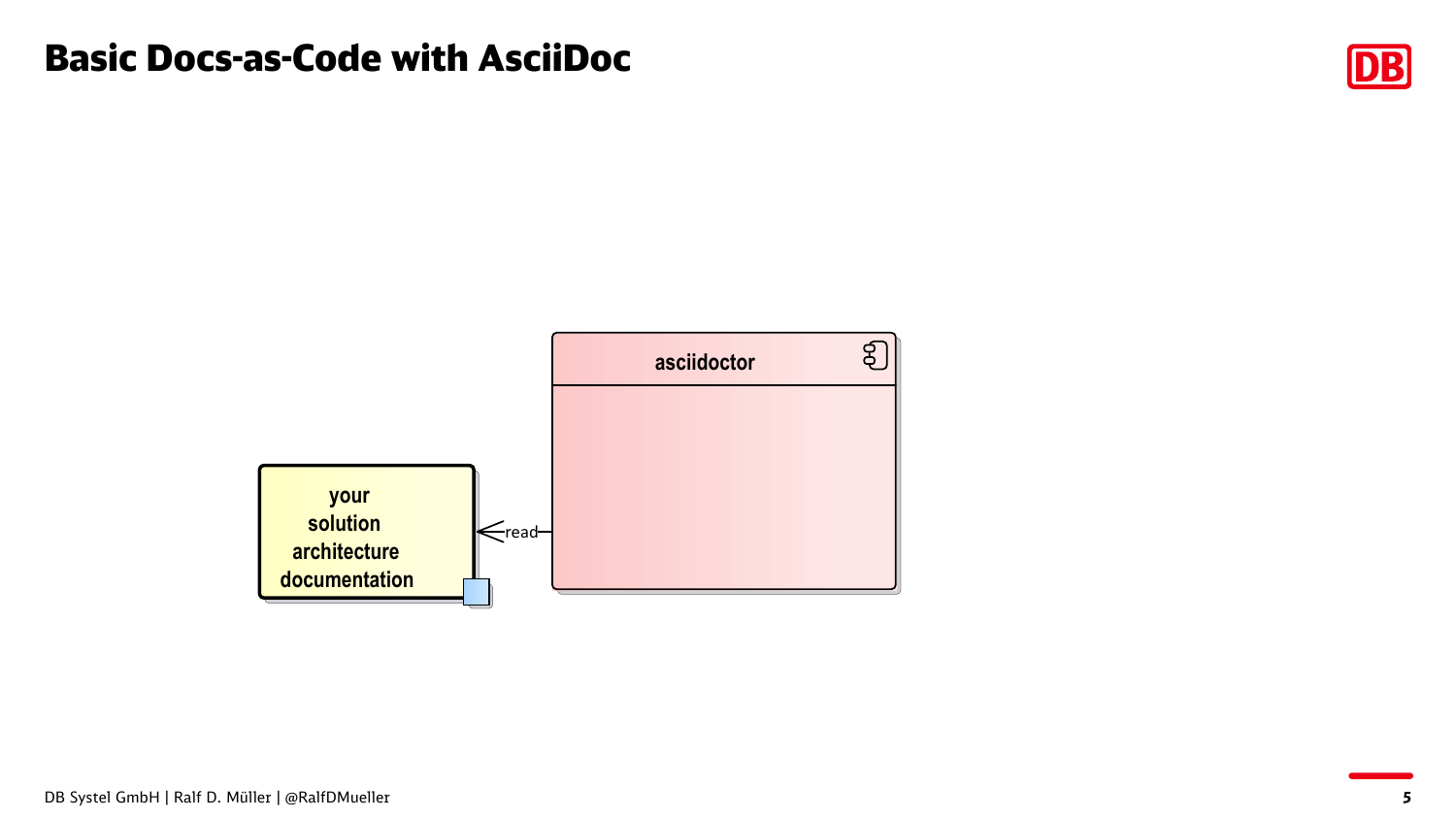

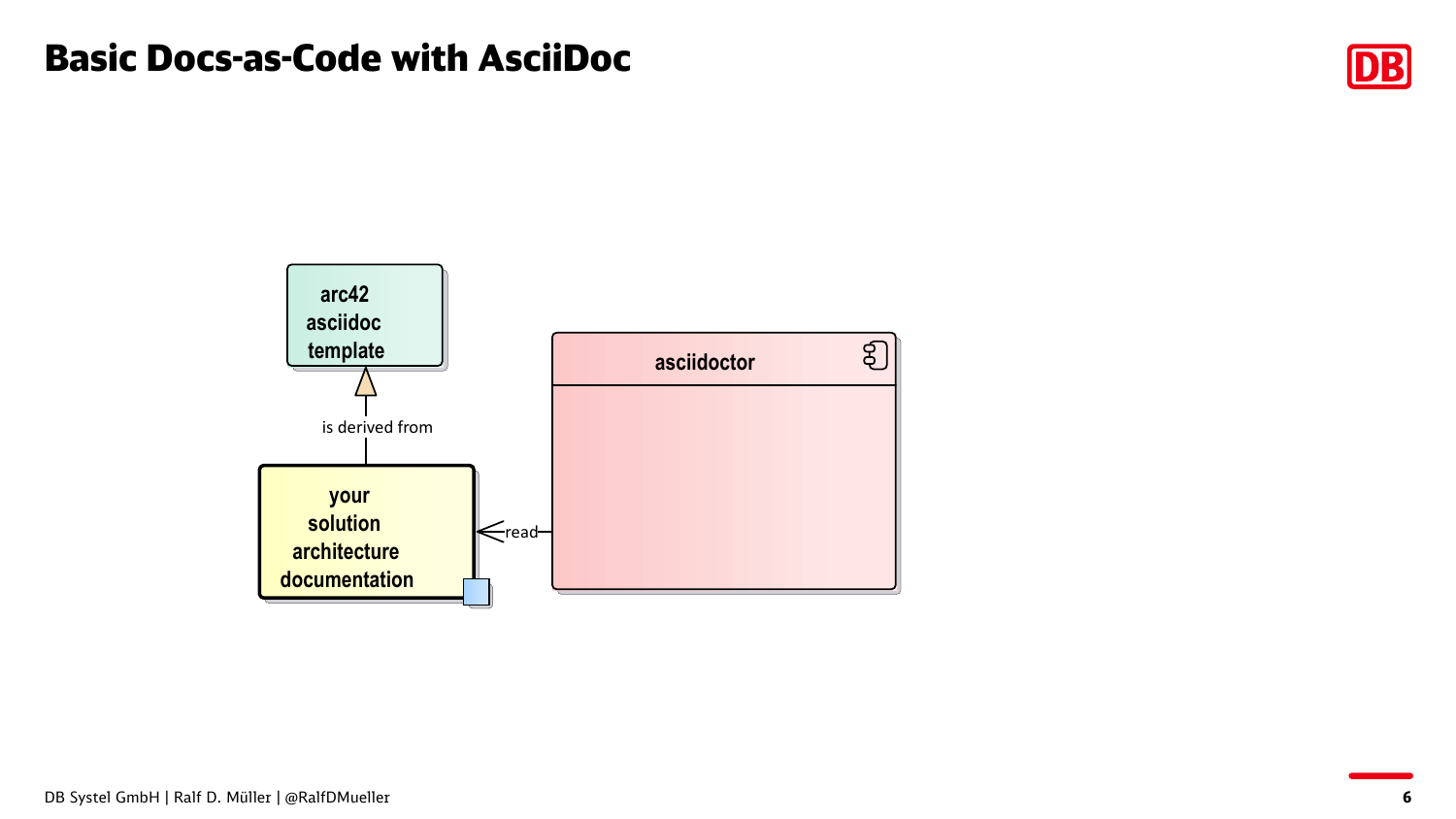

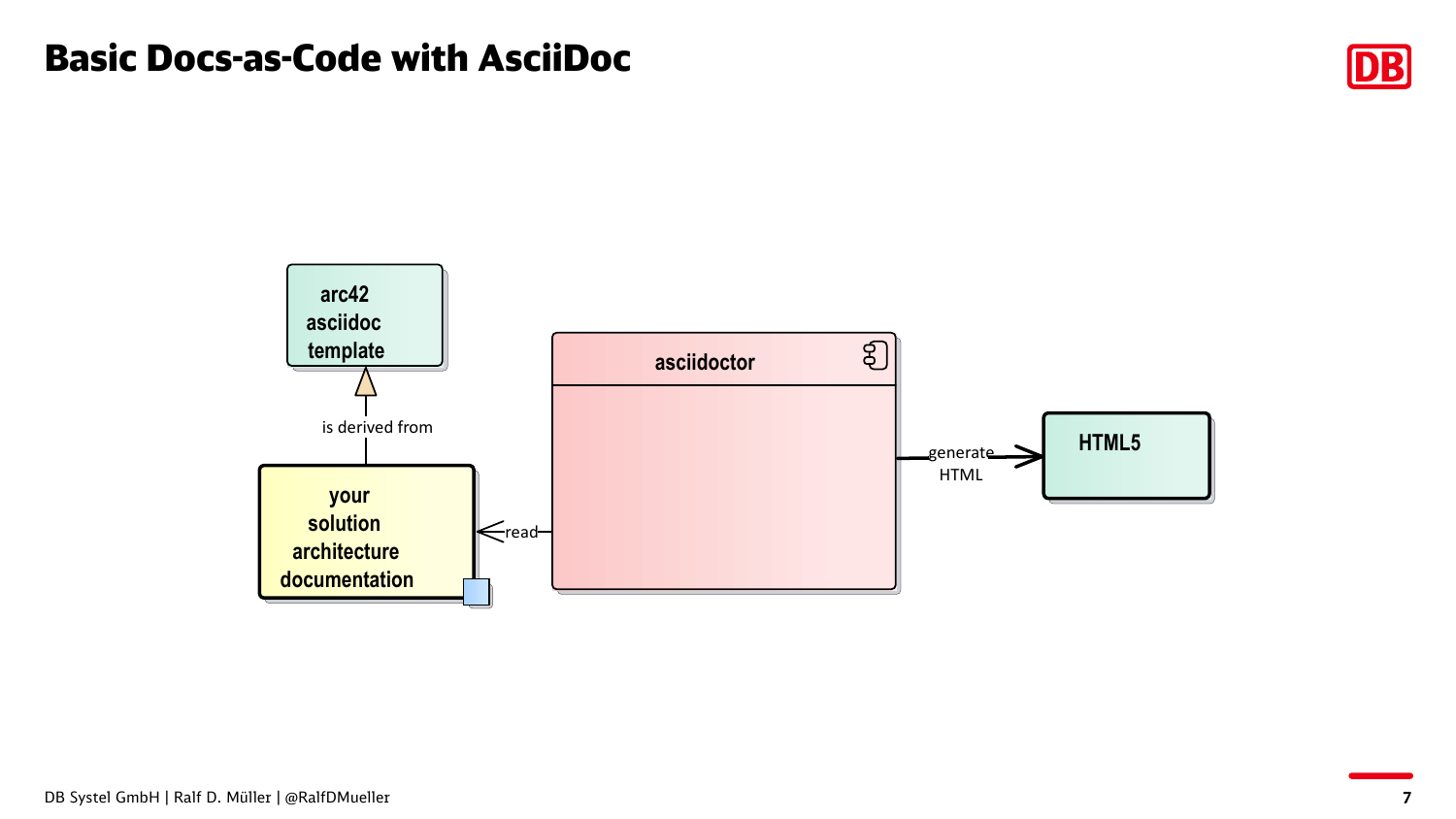

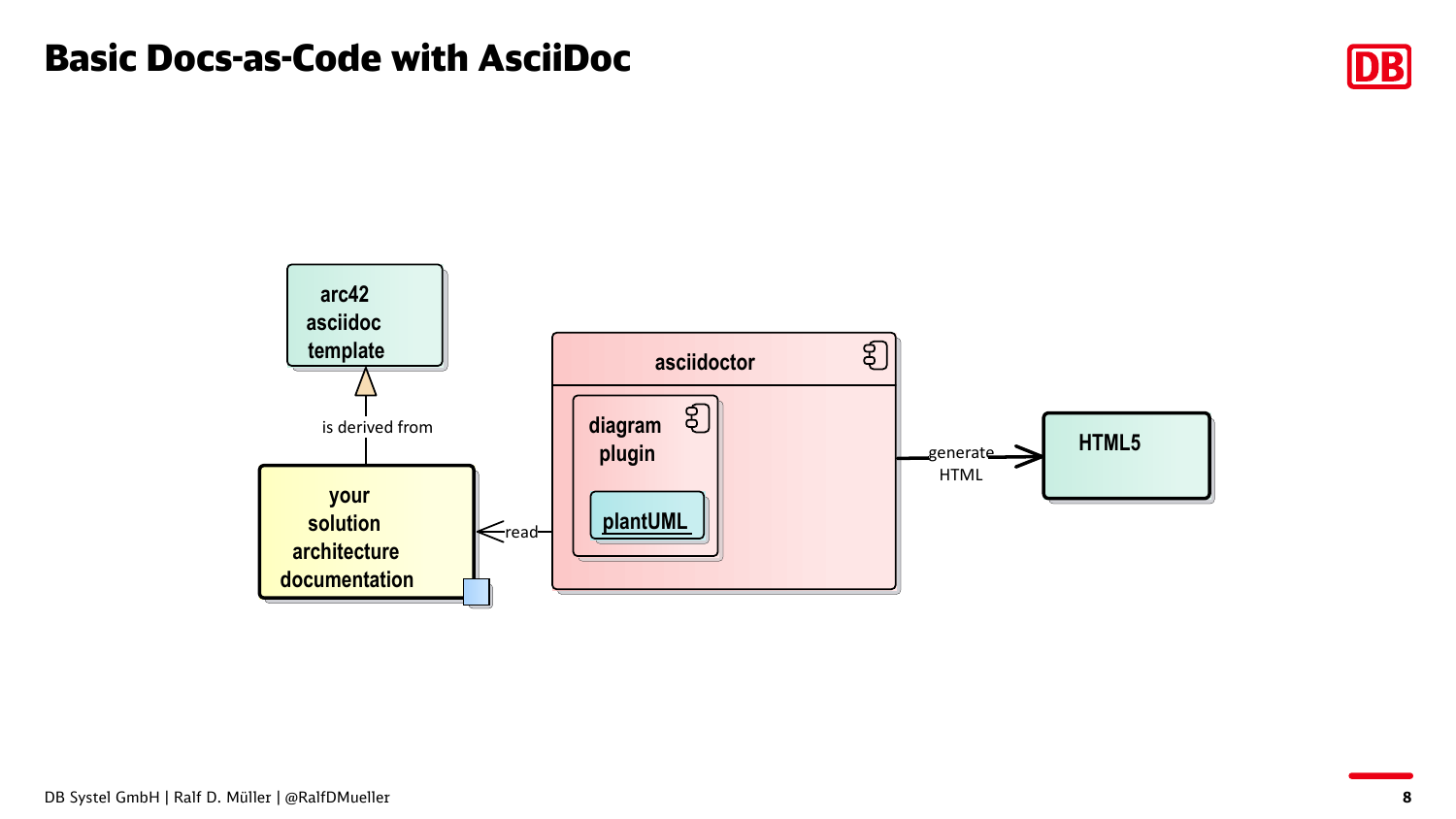

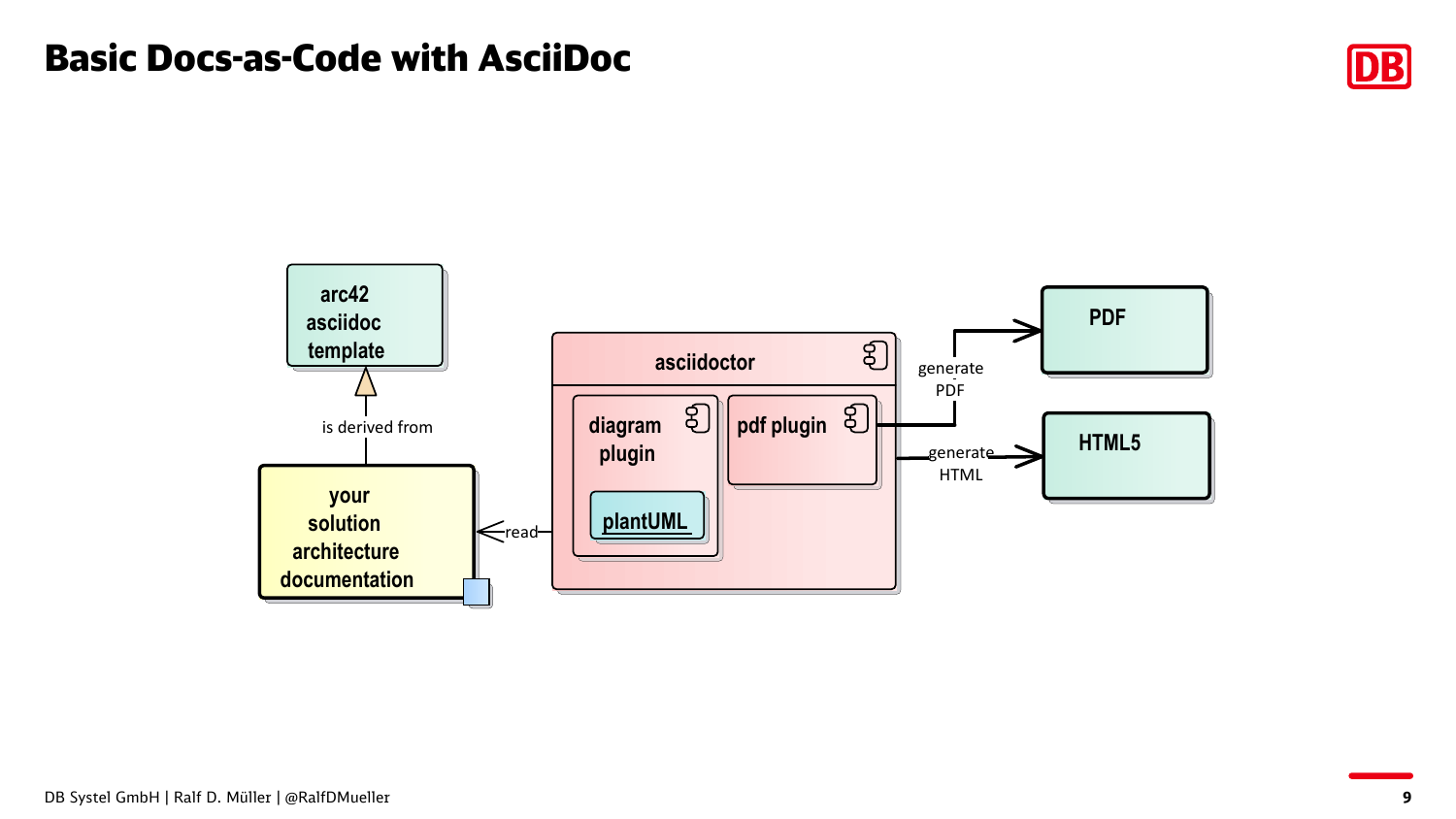



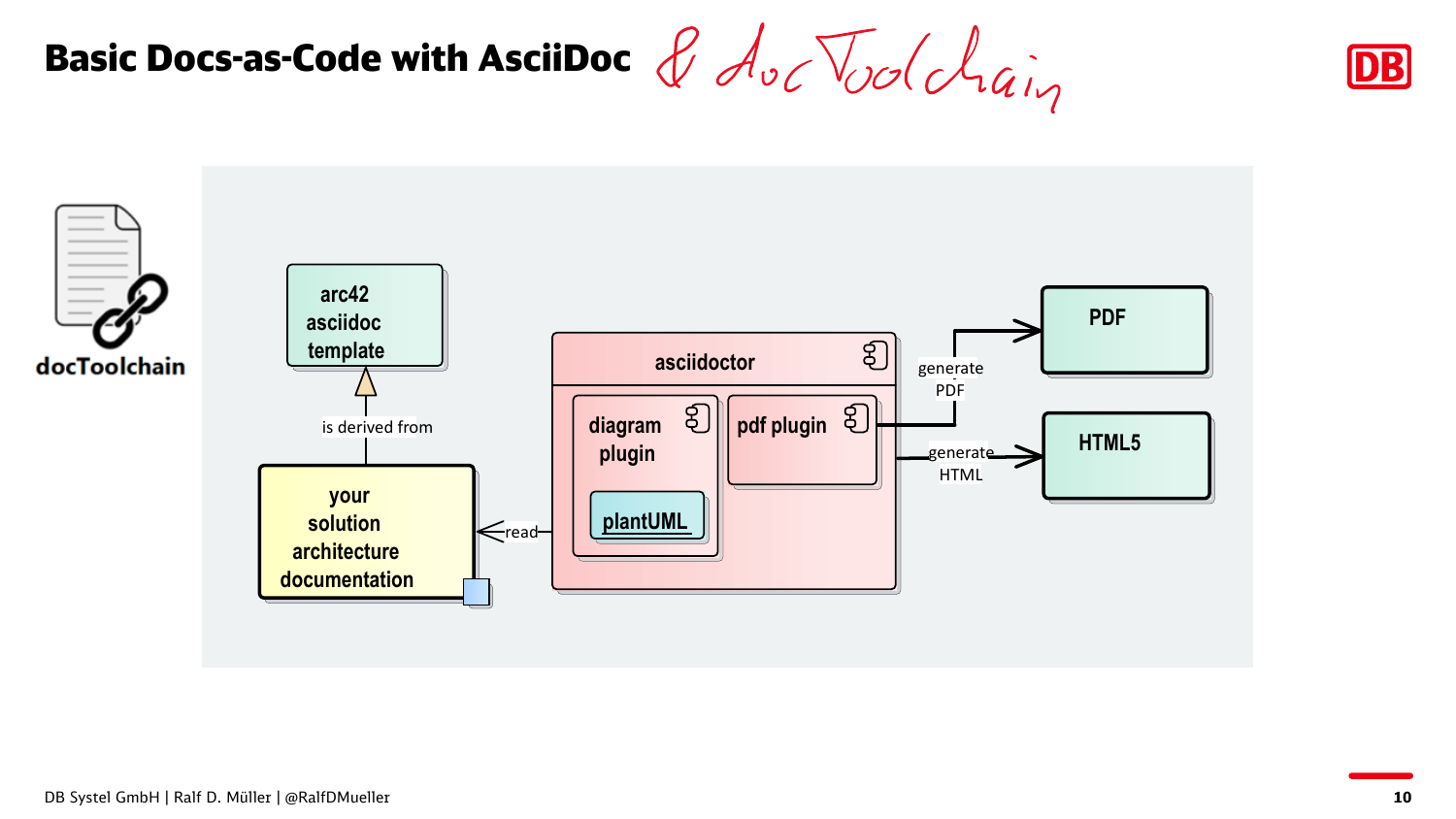

DB Systel GmbH | Ralf D. Müller | @RalfDMueller

P

ssues

e Log $\quad \blacksquare$ 

 $_{\textsf{outors}}$   $\blacksquare$ 

: Notes  $\quad \blacksquare$ 

 $\mathsf{n}$  PNGs  $\mathsf{B}$ 



and the company of the company of

**11**convertToEpub

DB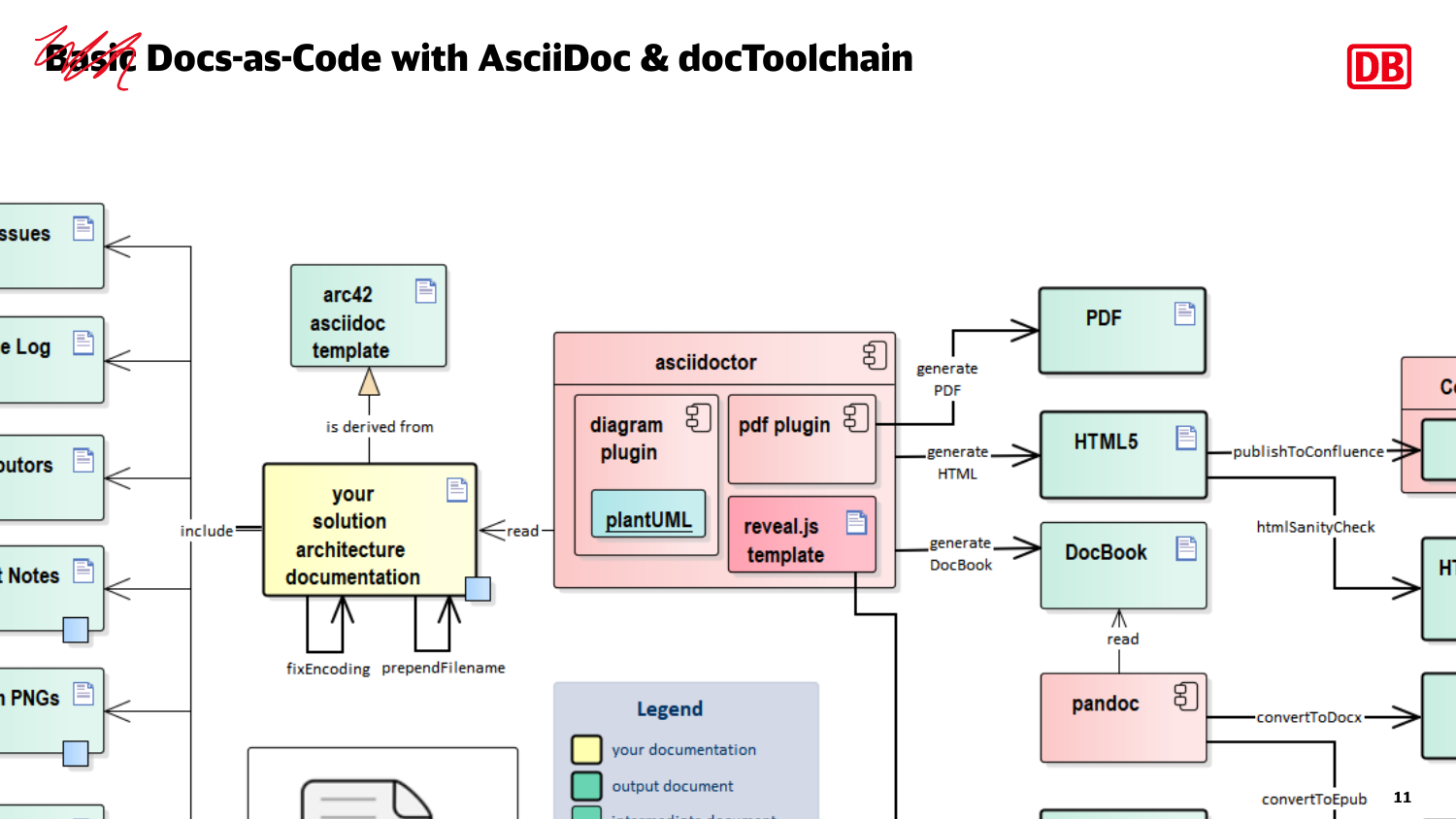



DB Systel GmbH | Ralf D. Müller | @RalfDMueller **12**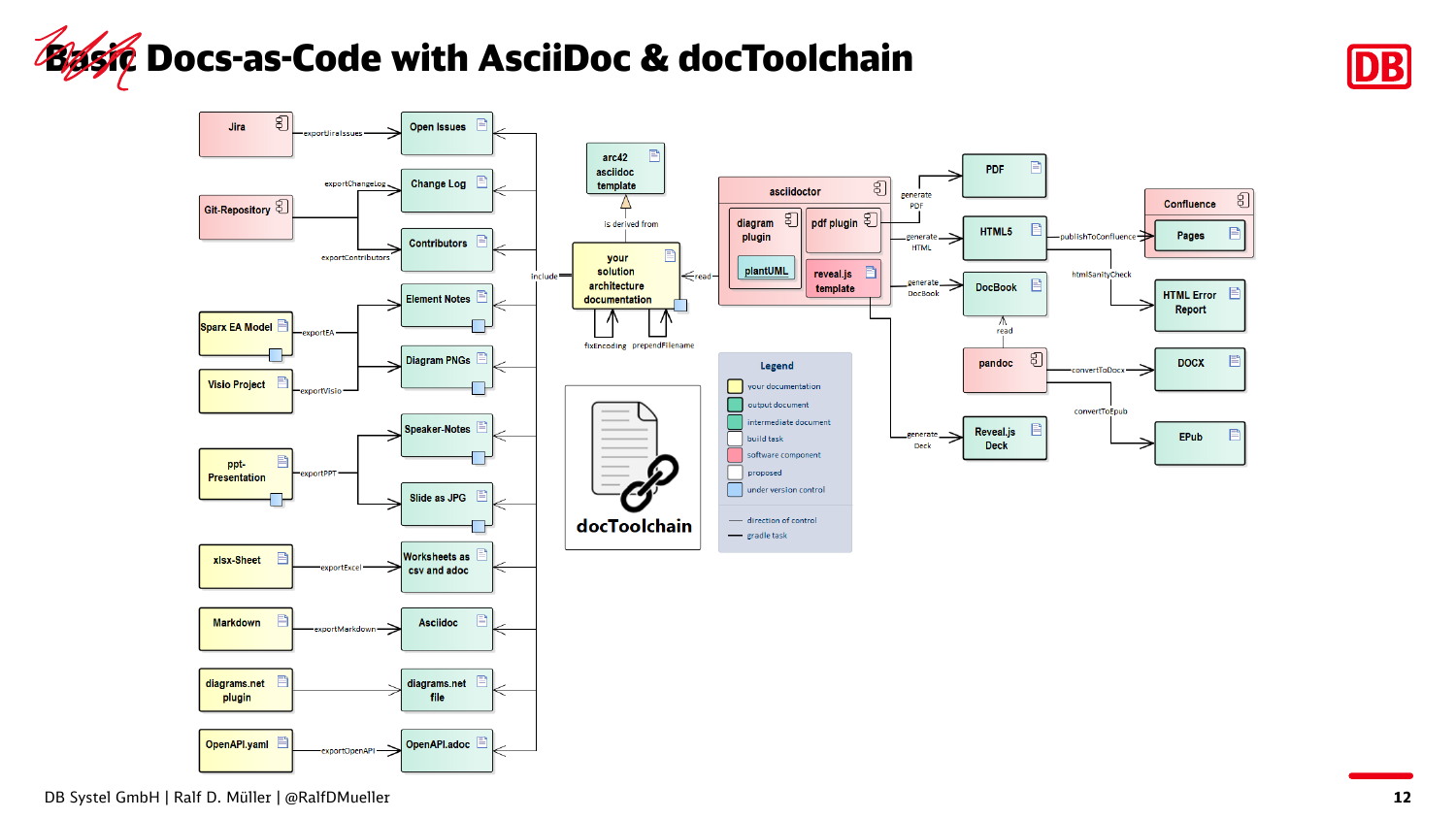

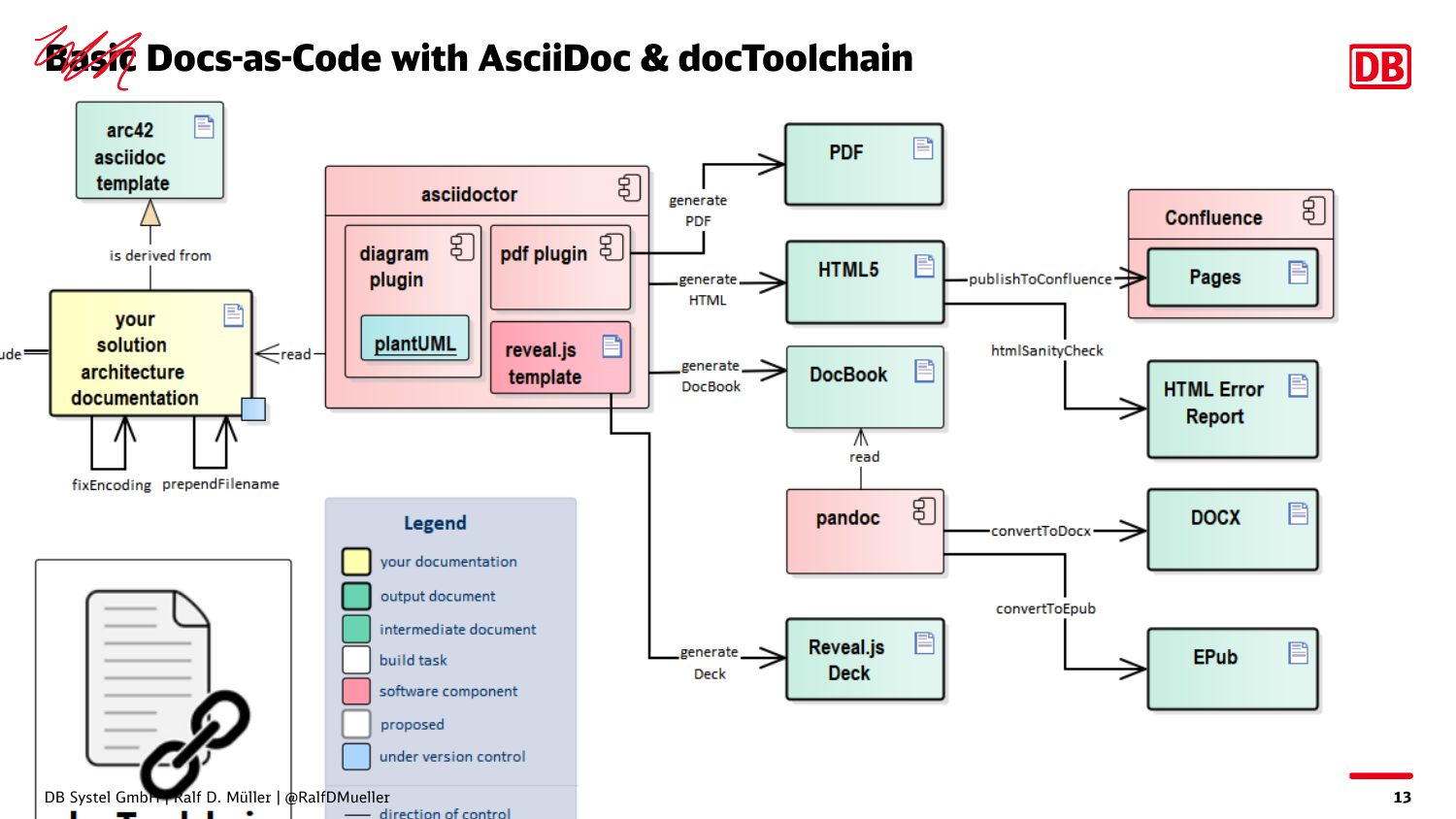

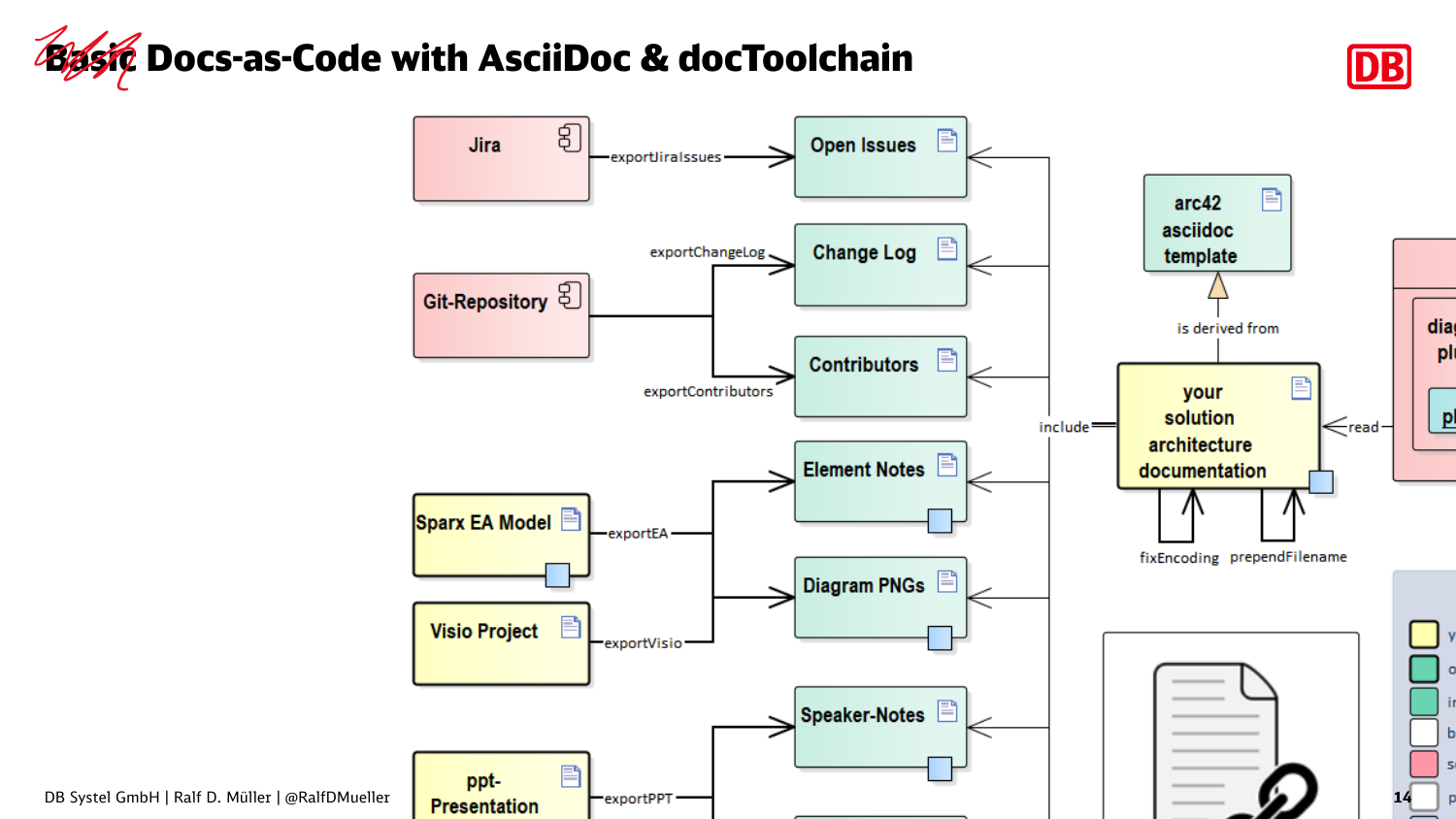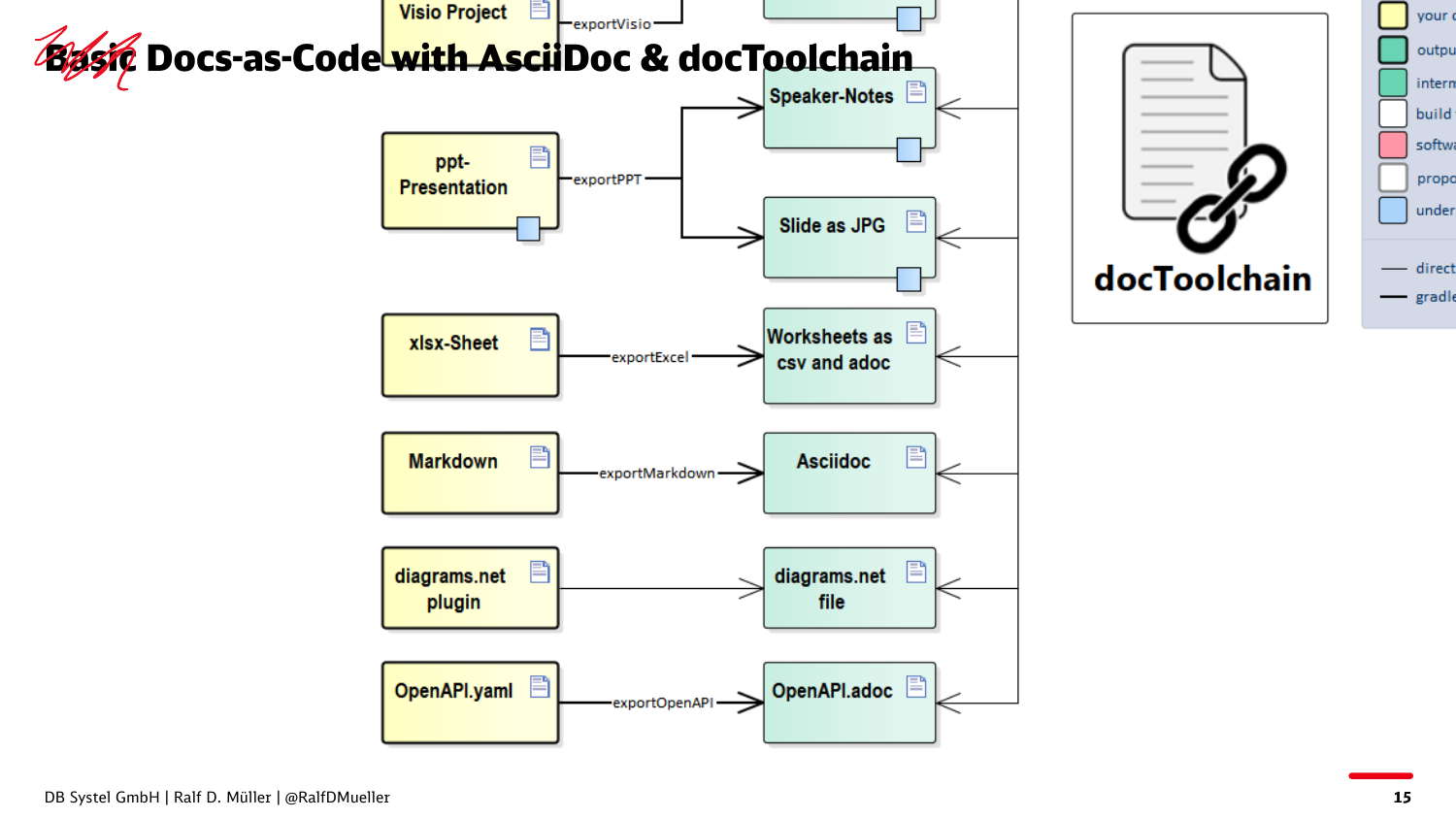



DB Systel GmbH | Ralf D. Müller | @RalfDMueller **16**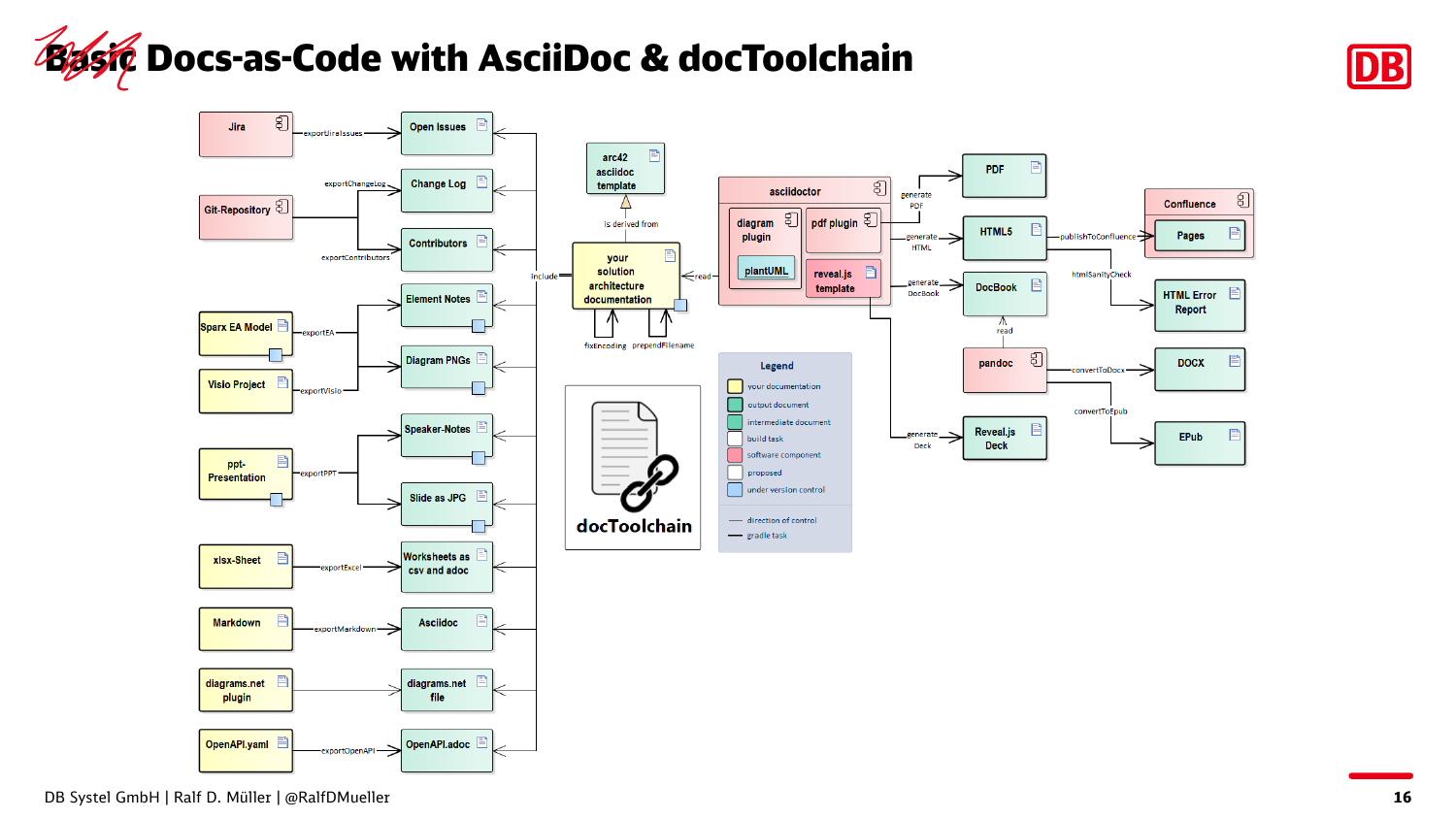

# Demo Check out the recording for the demo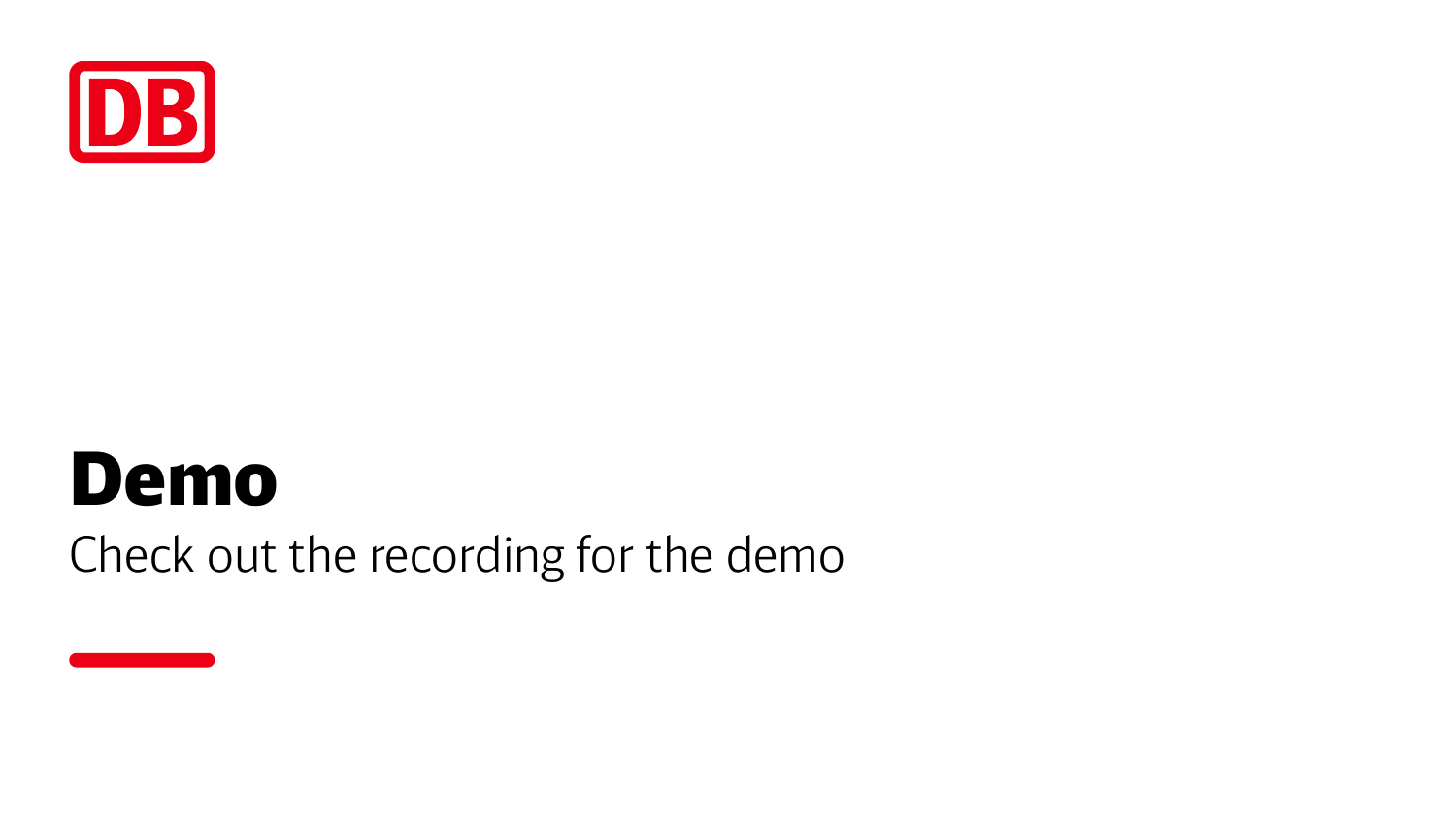# **UBJ Thank you for your Attention!**

Visit doctoolchain.github.io or follow me on twitter @RalfDMueller for more information.

# Thanx to all Contributors and Sponsors!